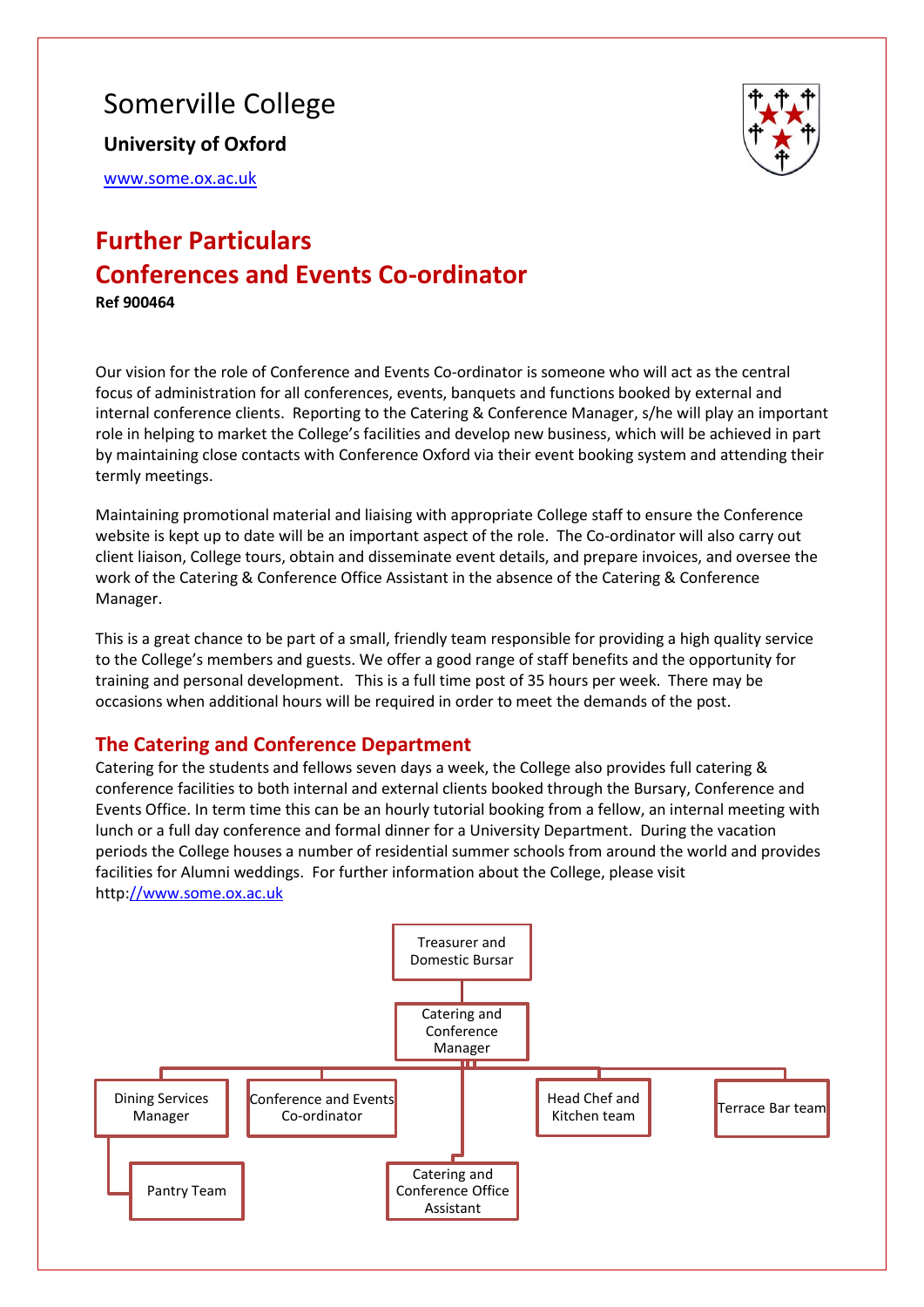### **About the College**

Somerville is a forward-looking and adventurous College with a reputation of openness and inclusiveness. It is among the most international of the Oxford colleges that admit both undergraduate and graduate students, and has an ethos of tolerance, friendliness, diversity, enabling access to research and learning for all, and the pursuit of excellence in all that we do.

The Governing Body makes the decisions about the future of the College. Its members are responsible for the direction and management of the affairs of the Colleges. The College aims to pursue academic excellence through the support and encouragement of its students, sound management of resources, full support for the research of its Fellows, and to engage with and work within the collegiate university.

For further information about the College please visit [www.some.ox.ac.uk](http://www.some.ox.ac.uk/)

### **Main Duties**

To be responsible for the Coordination of college conference and events business ensuring the smooth running of conference & events, and providing occasional support to the Bursary Departments. The post holder must ensure that all conference administration is conducted in line with current GDPR guidelines and College policies.

### **1 Conference and Events Administration**

Administer conferences and events including:

- Receive and deal with enquiries promptly by email, telephone, or other correspondence
- Enter details onto database (Forum) and keep records up to date
- Liaise with internal departments regarding conference requirements
- Carry out administrative tasks such as menus, place cards seating etc. or delegate to Bursary office assistant if appropriate
- Organise and prepare welcome packs for residential conferences, delegating the administration to Bursary office assistant if appropriate
- Keep accurate record of events, including quotations, financial documents, attendance lists and programmes
- Prioritising personal work load of the events, particularly in extremely busy periods

### **2 Conference and Events Coordination**

- Meet and greet clients and attend events where appropriate
- Ensure the smooth running of commercial conferences
- Be the point of contact for clients prior, during (excluding weddings) and after events.
- Pro-actively handle and resolve any arising issues during and troubleshoot any emerging problems on the event day and respond to any additional requests
- Provide feedback and report back to Catering & Conference Manager
- Liaise with internal departments to ensure arrangements are in place for events and to resolve any arising issues during events.
- Monitor and ensure clients comply with contract agreement & health and safety obligations

### **2 Bursary (Including Bed & Breakfast / Guest Accommodation)**

- Have the knowledge and ability to carry out bursary related activities and administration (such as teaching rooms and B&B) and cover when other members of the office are absent or when appropriate
- Conference Oxford & Prospective Bookings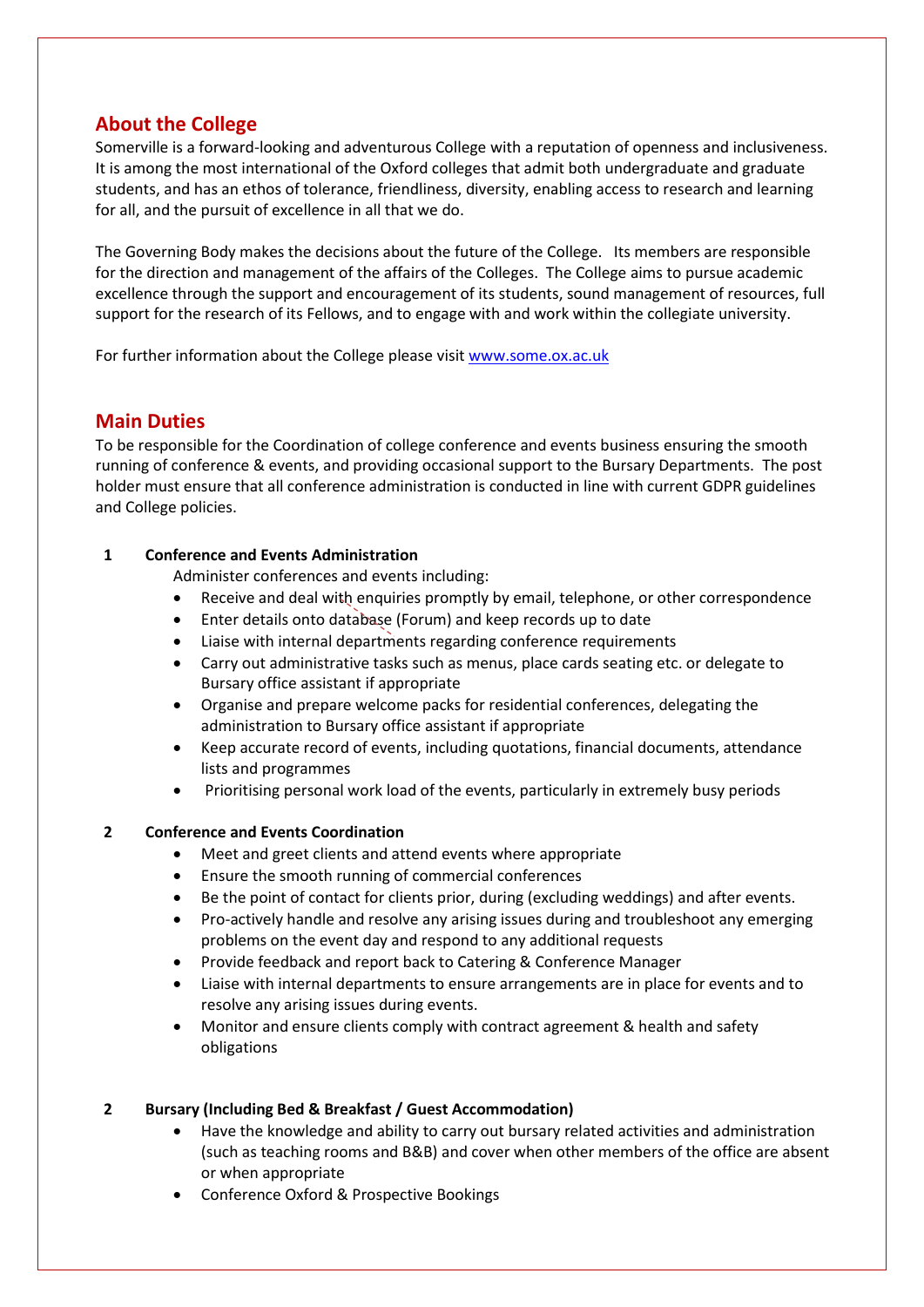- Proactively use the Conference of Oxford database on a daily basis to identify prospective bookings
- Identify new clientele through conference oxford and 'sell' college facilities
- Receive and process conference enquiries
- Attend Conference Oxford Meetings and report back to the Catering & Conference Manager
- •
- **3 Client Liaison (All commercial bookings, including internal chargeable bookings)**
	- Meet with prospective clients and identify requirements, conducting college viewings
	- Promote the conference facilities to potential and current clients
	- Liaise with conference organisers prior, during and after events to identify full requirements and ensure good customer relations and satisfaction
	- Receive and respond to feedback and propose ideas to improve provided services and event quality

#### **4 Office administration**

• Ensure stationery cupboard and printer supplies are kept appropriately stocked, delegating task to the catering & conference office assistant

#### **5 Events Committee**

- Liaise with internal departments in order to prepare agenda for Events Committee.
- Distribute agenda to all participants and upload onto Artemis for future reference
- Attend, record and transcribe the minutes of Events Committee ensuring they are an accurate record of decisions and discussions
- Distribute minutes to all participants and upload onto Artemis for future reference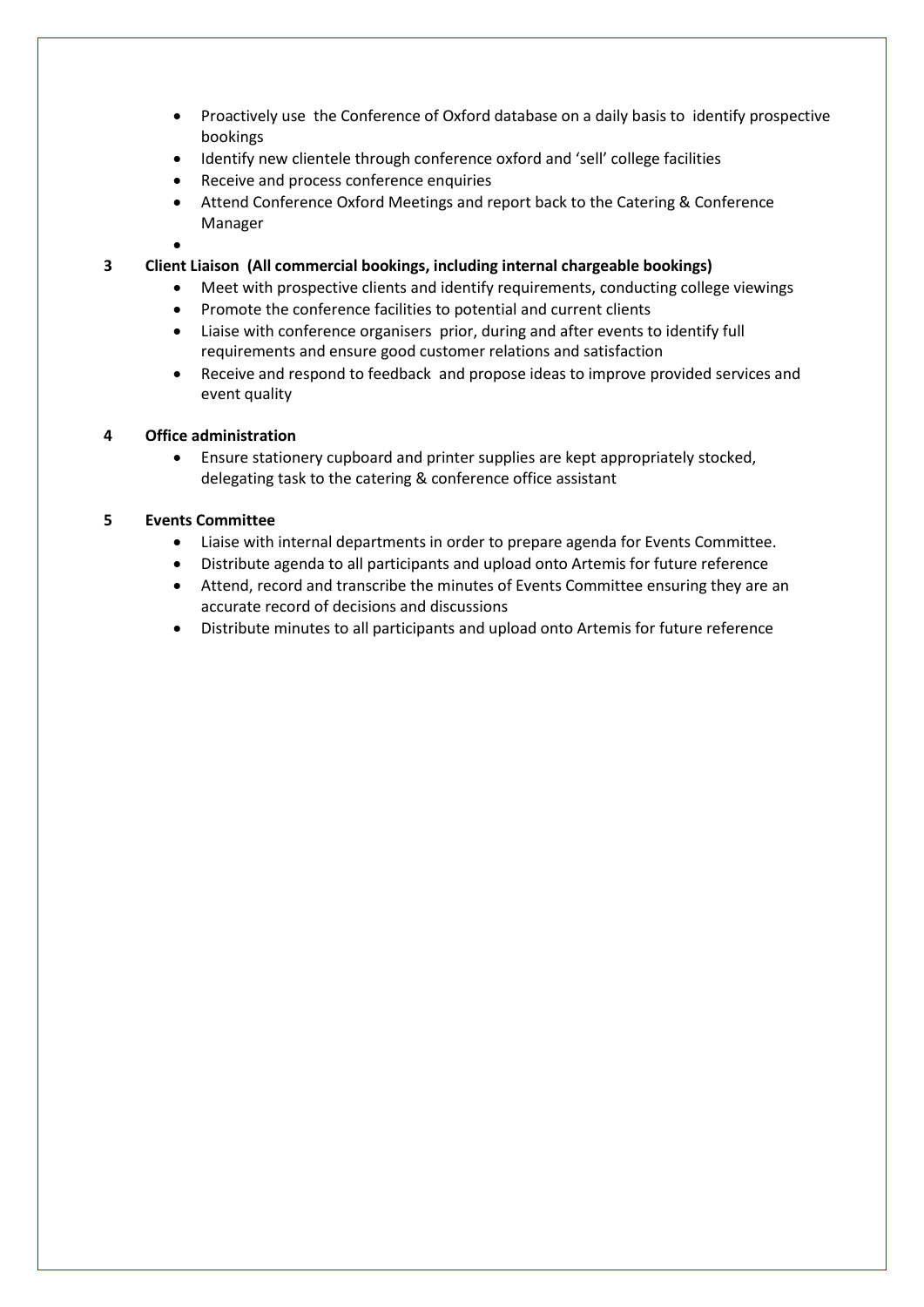# **Selection Criteria**

| <b>Criteria</b> |                                                                                                                                                                                                                                                            | <b>Essential</b><br>(Y) | <b>Desirable</b><br>(Y) |
|-----------------|------------------------------------------------------------------------------------------------------------------------------------------------------------------------------------------------------------------------------------------------------------|-------------------------|-------------------------|
|                 | 1. Experience                                                                                                                                                                                                                                              |                         |                         |
| $\bullet$       | Must have worked within a Conference and Banqueting environment                                                                                                                                                                                            | Υ                       |                         |
| $\bullet$       | Experience of resolving issues when they go wrong                                                                                                                                                                                                          | Υ                       |                         |
| $\bullet$       | Working with computerised systems, including databases                                                                                                                                                                                                     | Y                       |                         |
| $\bullet$       | Understanding of the operational organising of functions, including<br>receptions, dinners, day conferences                                                                                                                                                | Υ                       |                         |
| $\bullet$       | 2. Qualifications<br>Educated to "A" Level, or with equivalent competence gained through relevant<br>work experience                                                                                                                                       | Υ                       |                         |
|                 | 3. Skills and aptitudes                                                                                                                                                                                                                                    |                         |                         |
| $\bullet$       | Good Interpersonal and communication skills, including accurate written and<br>spoken English, and the ability to communicate highly effectively by<br>telephone, e-mail and in person in a confident and professional manner with<br>people at all levels | Y                       |                         |
| $\bullet$       | Ability to prioritise workload appropriately, and use initiative when required                                                                                                                                                                             | Υ                       |                         |
| $\bullet$       | Good time management skills                                                                                                                                                                                                                                | Υ                       |                         |
| $\bullet$       | Ability to work accurately and pay attention to detail                                                                                                                                                                                                     | Y                       |                         |
| $\bullet$       | Good IT skills: evidence of competence with MS Office including databases                                                                                                                                                                                  | Υ                       |                         |
|                 | 4. Knowledge                                                                                                                                                                                                                                               |                         |                         |
| $\bullet$       | Equality and diversity in relation to conference business in a College setting                                                                                                                                                                             |                         | Υ                       |
| $\bullet$       | Understanding of data protection legislation, including GDPR, as it applies to<br>conference administration                                                                                                                                                |                         | Υ                       |
| ٠<br>$\bullet$  | Awareness of Health and safety and special needs including food allergens                                                                                                                                                                                  |                         | Υ                       |
|                 | Oxford University and the Collegiate system, and Conference Oxford                                                                                                                                                                                         |                         | Υ                       |
|                 | 5. Attitudes and disposition                                                                                                                                                                                                                               |                         |                         |
| $\bullet$       | Enthusiastic, flexible and responsive                                                                                                                                                                                                                      | Υ                       |                         |
| $\bullet$       | Positive approach to systems improvement reviews and implementing change                                                                                                                                                                                   | Y                       |                         |
|                 | 6. Circumstances                                                                                                                                                                                                                                           | Υ                       |                         |
|                 | Able to fulfil the advertised hour of work<br>Able to work occasional additional hours during exceptionally busy periods,<br>such as during the conference season                                                                                          | Y                       |                         |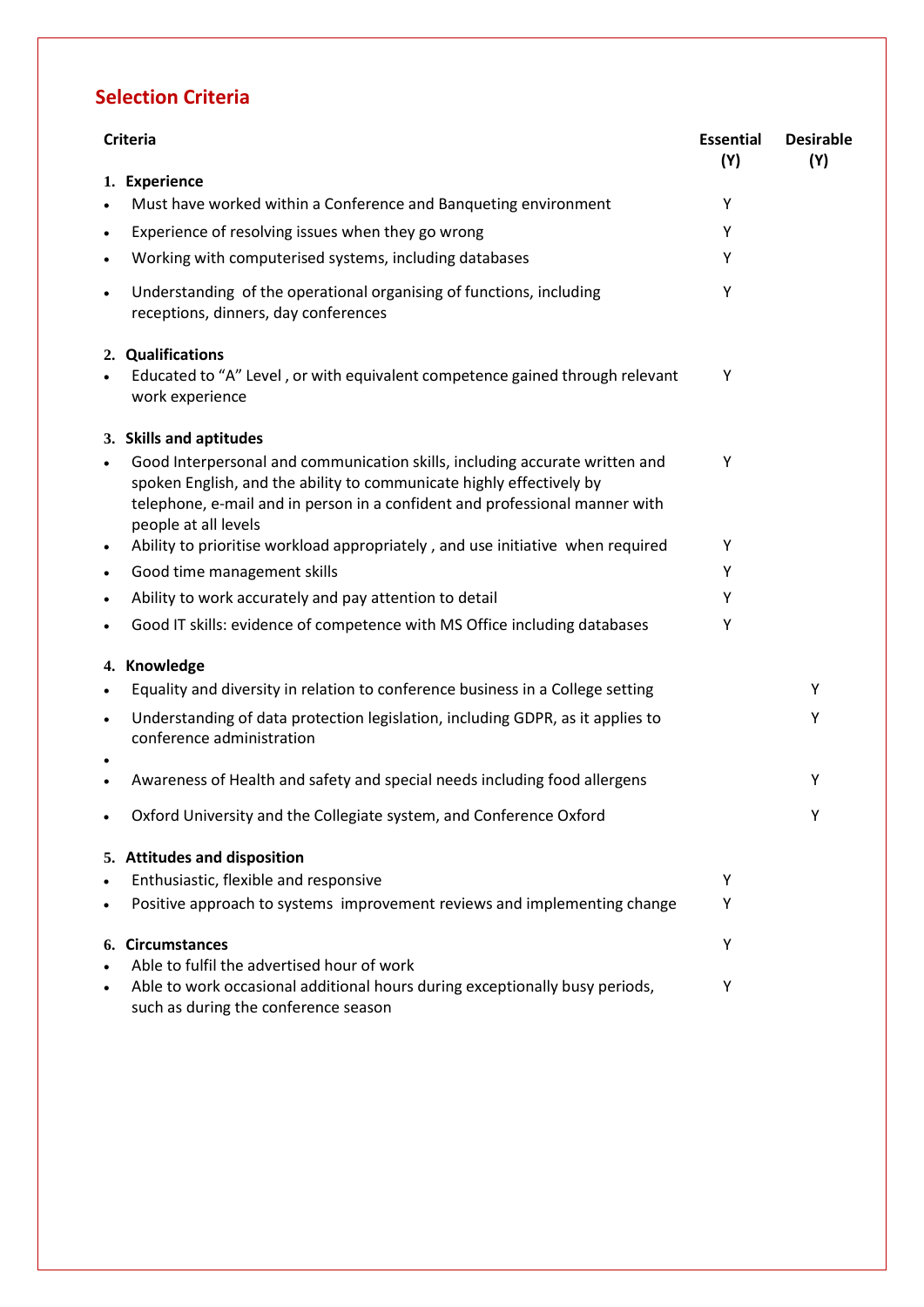## **Terms and conditions**

Full terms and conditions of employment will be provided in writing to the successful candidate. The information below is for guidance only and does not constitute the contract of employment.

| <b>Duration</b>                              | This is a full-time post and the appointment will be made subject to (i)<br>satisfactory employment checks as detailed below within under 'Pre-<br>Employment Screening'; and (ii) satisfactory completion of a six-month<br>probationary period.                                                                                                                                                                                                                      |  |  |
|----------------------------------------------|------------------------------------------------------------------------------------------------------------------------------------------------------------------------------------------------------------------------------------------------------------------------------------------------------------------------------------------------------------------------------------------------------------------------------------------------------------------------|--|--|
| <b>Salary</b>                                | Band 5 of the Somerville College Pay Spine for Support Staff (£24,174 to £27,116<br>p.a. for 35 hours). Upon successful completion of the probationary period the<br>salaries for eligible Support staff are increased in May of each year to the next<br>spine point within the respective salary band, until the top of the pay band has<br>been reached. In addition the College pay spine is uplifted for cost of living on a<br>regular basis, normally annually. |  |  |
| <b>Hours of Work</b>                         | The hours of work will be 35 hour per week, Monday to Friday. Occasional<br>flexibility with working hours will be required in order to meet the demands of<br>the post.                                                                                                                                                                                                                                                                                               |  |  |
| <b>Holiday Entitlement</b>                   | The post holder will be entitled to 36 days of paid leave per annum, inclusive of<br>eight public holidays. Agreed College closure days and bank holidays taken will<br>be deducted from the total leave entitlement.                                                                                                                                                                                                                                                  |  |  |
| <b>Pension</b>                               | The post holder will be enrolled in a contributory Group Personal Pension<br>scheme, from the commencement date of the appointment (subject to age<br>requirements).                                                                                                                                                                                                                                                                                                   |  |  |
| <b>Life Assurance</b>                        | College Employees are covered by free life assurance for the duration of their<br>employment (subject to age requirements).                                                                                                                                                                                                                                                                                                                                            |  |  |
| <b>Meal Entitlement</b>                      | Meals on duty will be provided free of charge when working across a meal<br>service time.                                                                                                                                                                                                                                                                                                                                                                              |  |  |
| <b>Sickness Benefit</b>                      | A maximum of six weeks' sick pay at full pay, calculated in any rolling twelve<br>month period, subject to satisfactory notification of absence and production of<br>medical certificates.                                                                                                                                                                                                                                                                             |  |  |
| <b>Employee Assistance</b><br><b>Service</b> | A confidential 24/7 telephone advisory and counselling service is available to all<br>College employees and their family members who live in the same household.                                                                                                                                                                                                                                                                                                       |  |  |
| <b>Childcare</b>                             | Somerville runs a small on-site Nursery and further details can be found at<br>http://www.some.ox.ac.uk/living-here/st-pauls-nursery/                                                                                                                                                                                                                                                                                                                                  |  |  |
| <b>Training</b>                              | The College will support the post holder to undertake any relevant training to<br>enhance his or her work performance, and financial support for these<br>development activities may be provided where appropriate.                                                                                                                                                                                                                                                    |  |  |
| <b>Smoking policy</b>                        | No smoking is allowed in any part of the College.                                                                                                                                                                                                                                                                                                                                                                                                                      |  |  |
| <b>Parking</b>                               | Unless related to a disability, there will be no parking available on College<br>premises for the post holder.                                                                                                                                                                                                                                                                                                                                                         |  |  |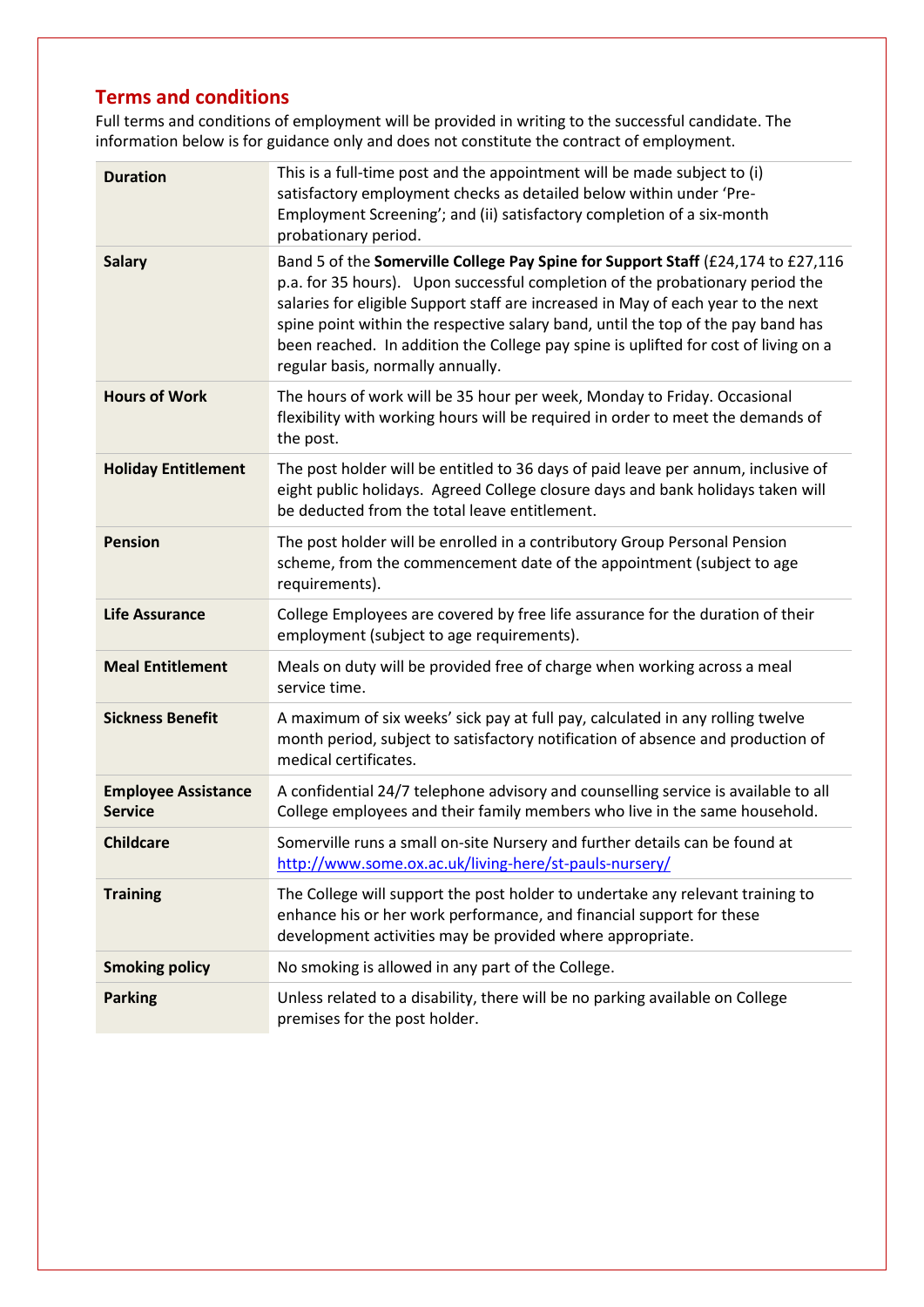### **Application Procedure**

### **The closing date for completed applications is 10am on Friday 20 May 2022.**

#### **Your application should comprise**

- A completed application form (including a personal statement and details of at least 2 referees)
- A curriculum vitae (CVs submitted on their own will not be considered)
- An Equal Opportunities Monitoring Form

**Email your completed application form to: [recruitment@some.ox.ac.uk](mailto:recruitment@some.ox.ac.uk)** please quote vacancy reference **900464** in the heading

*Equal Opportunities information collected does not form part of the selection process and will not be circulated to the selection panel. Completion of the equal opportunities monitoring form is voluntary. Data collected is used to monitor the effectiveness of the College's Equality and Diversity Policy and helps the College to meet its duties under the Equality Act 2010.*

**Communication regarding the status and outcome of your application will be made via e-mail.** 

### **Equal Opportunities statement**

The policy and practice of the University of Oxford and of Somerville College require that all staff are afforded equal opportunities within employment. Entry into employment and progression within employment will be determined only by personal merit and the application of criteria which are related to the duties of each particular post and the relevant salary structure. In all cases, ability to perform the job will be the primary consideration. Subject to statutory provisions, no applicant or member of staff will be treated less favourably than another because of age, disability, gender reassignment, marriage or civil partnership, pregnancy or maternity, race, religion or belief, sex, or sexual orientation. Where suitably qualified individuals are available, selection committees will contain at least one member of each sex.

### **Data Protection**

All data supplied by candidates will be used only for the purposes of determining their suitability for the post and will be held in accordance with the principles of the Data Protection Act 1998 and the College's Data Protection Policy.

### **Pre-employment screening**

If you are selected for the post, employment with the College will be conditional upon satisfying the following requirements.

#### **1. Eligibility to work in the UK**

The Immigration, Asylum and Nationality Act 2006 makes it a criminal offence for employers to employ someone who is not entitled to work in the UK. **We therefore ask applicants to provide proof of their right to work in the UK before employment can commence.**

Please note that you will need to provide original documents and where any documents are not in English a certified translation will be required. **Do not include these documents with your application.** You will be sent a request for the relevant information at the appropriate point in the selection process.

#### **2. References**

You are asked to give us details of two people who have agreed to give a reference for you. If you have